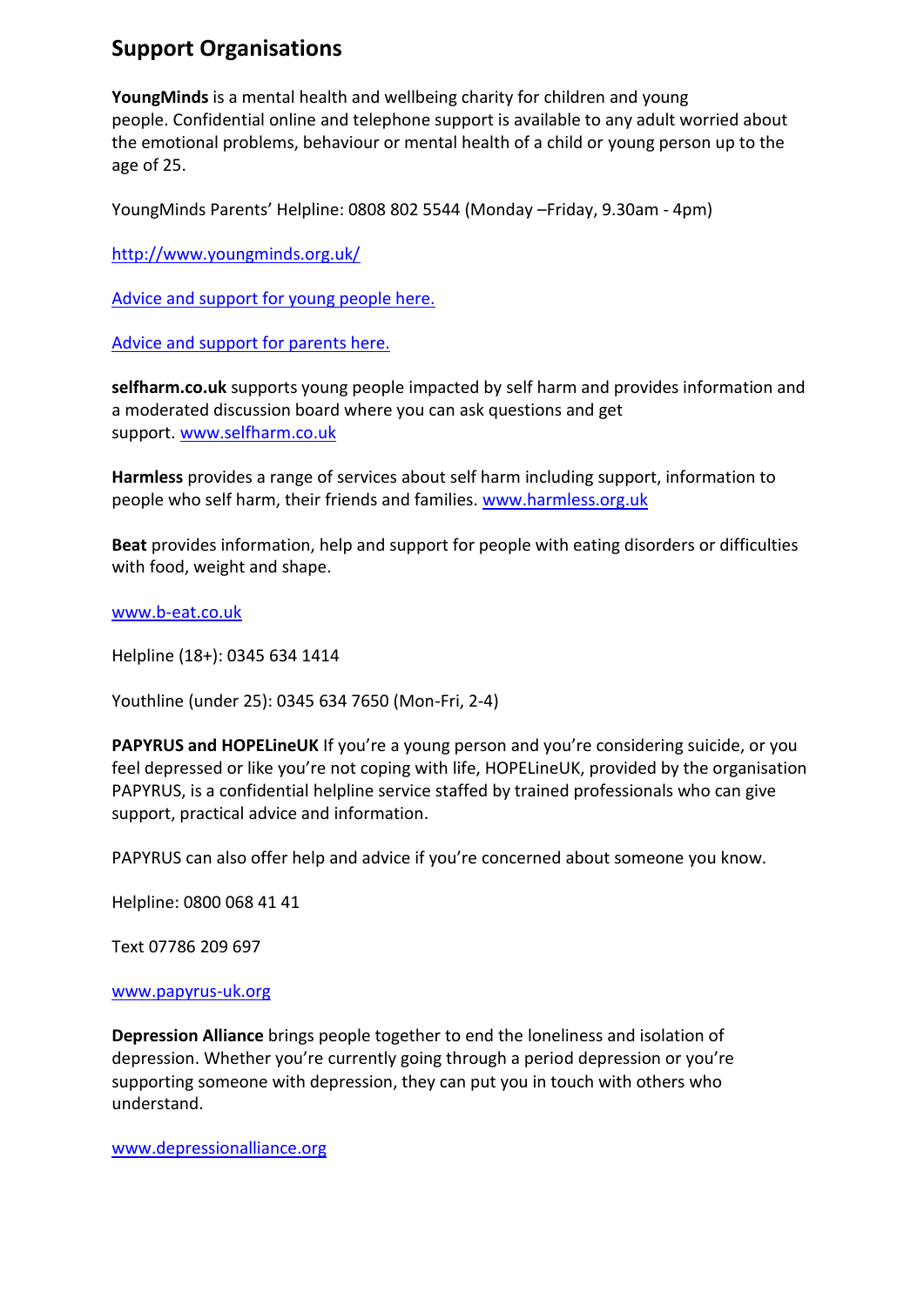**Friends in Need** (a supportive community for people living with depression)

## <https://friendsinneed.co.uk/>

**OCD Action** provides support and information for people with OCD, their families, carers and professionals.

Helpline: 0845 390 6232

[www.ocdaction.org.uk](http://www.ocdaction.org.uk/)

**OCD-UK** provides confidential, impartial information, advice and support to adults and children affected by OCD, help with accessing treatment, advocacy and community support.

Helpline: 0845 120 3778 (office hours)

## [www.ocduk.org](http://www.ocduk.org/)

**Place2BE** provides school-based mental health services, providing emotional and therapeutic support to children, their parents, teachers and school staff. Whether they are facing bereavement, family breakdown, domestic violence, trauma or bullying, Place2Be helps children to grow up with prospects rather than problems.

Phone: 020 7923 5500

## [www.place2be.org.uk](http://www.place2be.org.uk/)

**Dyslexia Action** provides support, assessments, learning tools and tuition for people with dyslexia and literacy difficulties.

Phone: 01784 222 300

#### [www.dyslexiaaction.org.uk](http://www.dyslexiaaction.org.uk/)

**bibic** offers practical help to families caring for children who have developmental difficulties. These include conditions such as autism, cerebral palsy, Down's syndrome, brain injury and other conditions like dyslexia and Asperger's syndrome that impact on learning and development. bibic therapists work closely with children, young people and their families to help them tackle challenges affecting their social, physical, communication and learning abilities.

Telephone: 01458 253344

#### [www.bibic.org.uk](http://www.bibic.org.uk/)

**TheSite** is a digital lifeline for 16 to 25 year-olds. They provide non-judgmental support and information on everything from sex and exam stress to debt and drugs. TheSite's straighttalking emotional support is available 24 hours a day. On TheSite you can chat about any issue on their moderated discussion boards and in their live chat room, browse over 2000 articles and videos full of facts you can trust, read about the experiences of other young